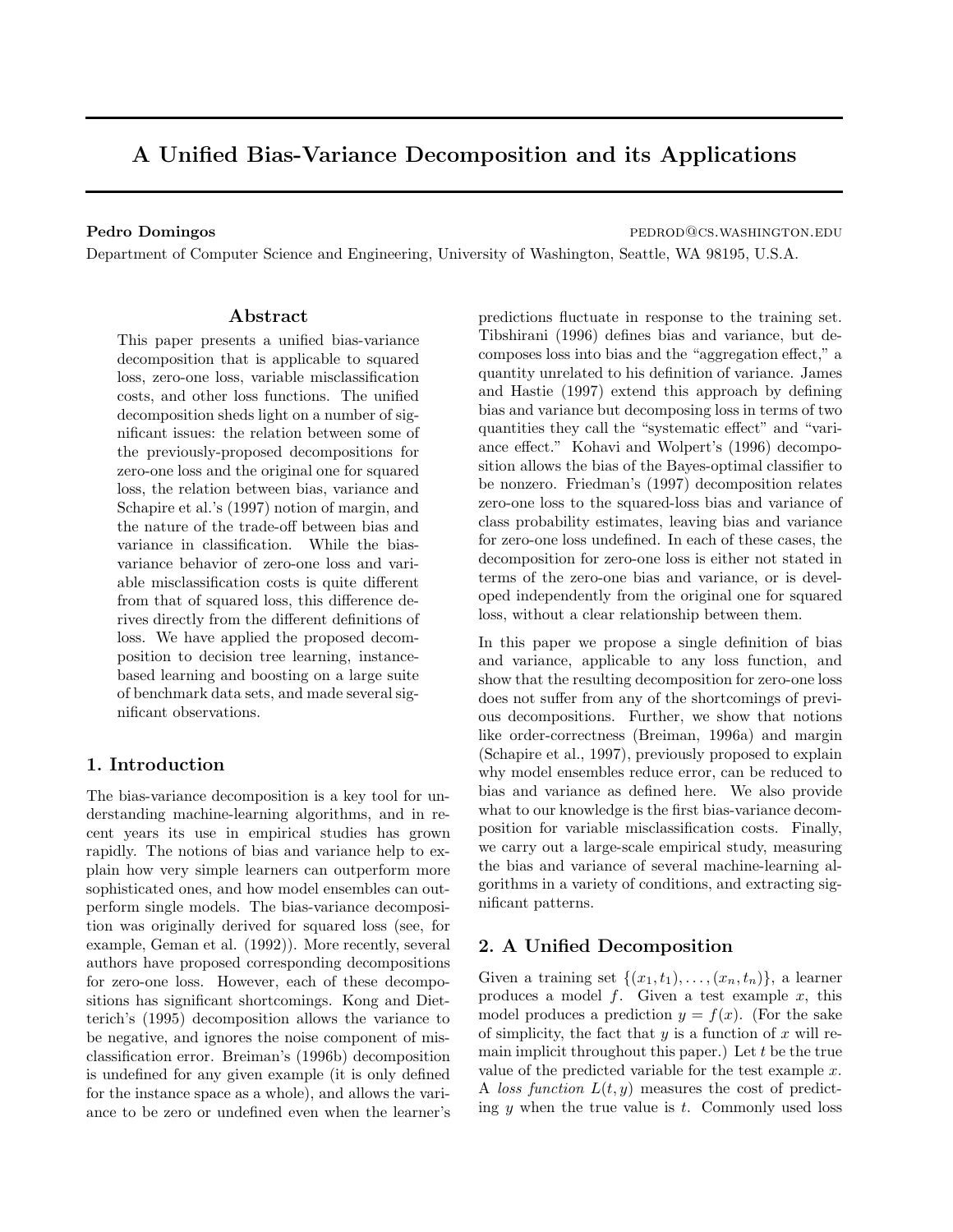functions are squared loss  $(L(t, y) = (t-y)^2)$ , absolute loss  $(L(t, y) = |t - y|)$ , and zero-one loss  $(L(t, y) = 0)$ if  $y = t$ ,  $L(t, y) = 1$  otherwise). The goal of learning can be stated as producing a model with the smallest possible loss; i.e., a model that minimizes the average  $L(t, y)$  over all examples, with each example weighted by its probability. In general,  $t$  will be a nondeterministic function of  $x$  (i.e., if  $x$  is sampled repeatedly, different values of  $t$  will be seen). The *optimal prediction*  $y_*$  for an example x is the prediction that minimizes  $E_t[L(t, y_*)]$ , where the subscript t denotes that the expectation is taken with respect to all possible values of  $t$ , weighted by their probabilities given  $x$ . The optimal model is the model for which  $f(x) = y_*$  for every x. In general, this model will have non-zero loss. In the case of zero-one loss, the optimal model is called the Bayes classifier, and its loss is called the Bayes rate.

Since the same learner will in general produce different models for different training sets,  $L(t, y)$  will be a function of the training set. This dependency can be removed by averaging over training sets. In particular, since the training set size is an important parameter of a learning problem, we will often want to average over all training sets of a given size. Let  $D$  be a set of training sets. Then the quantity of interest is the expected loss  $E_{D,t}[L(t, y)]$ , where the expectation is taken with respect to  $t$  and the training sets in  $D$  (i.e., with respect to t and the predictions  $y = f(x)$  produced for example  $x$  by applying the learner to each training set in  $D$ ). Bias-variance decompositions decompose the expected loss into three terms: bias, variance and noise. A standard such decomposition exists for squared loss, and a number of different ones have been proposed for zero-one loss.

In order to define bias and variance for an arbitrary loss function we first need to define the notion of main prediction.

**Definition 1** The main prediction for a loss func- $\emph{tion} \quad L \quad \emph{and} \quad \emph{set} \quad \emph{of} \quad \emph{training} \quad \emph{sets} \quad D \quad \emph{is} \quad \emph{y}_{m}^{L,D} \quad \emph{=}$  $\operatorname{argmin}_{y'} E_D[L(y, y')].$ 

When there is no danger of ambiguity, we will represent  $y_m^{L,D}$  simply as  $y_m$ . The expectation is taken with respect to the training sets in  $D$ , i.e., with respect to the predictions y produced by learning on the training sets in D. Let Y be the multiset of these predictions. (A specific prediction y will appear more than once in Y if it is produced by more than one training set.) In words, the main prediction is the value  $y'$  whose average loss relative to all the predictions in  $Y$  is minimum (i.e., it is the prediction that "differs least" from all the predictions in  $Y$  according to  $L$ ). The main prediction

under squared loss is the mean of the predictions; under absolute loss it is the median; and under zero-one loss it is the mode (i.e., the most frequent prediction). For example, if there are  $k$  training sets in  $D$ , we learn a classifier on each, 0.6k of these classifiers predict class 1, and 0.4k predict 0, then the main prediction under zero-one loss is class 1. The main prediction is not necessarily a member of Y; for example, if  $Y = \{1, 1, 2, 2\}$ the main prediction under squared loss is 1.5.

We can now define bias and variance as follows.

**Definition 2** The bias of a learner on an example  $x$ is  $B(x) = L(y_*, y_m)$ .

In words, the bias is the loss incurred by the main prediction relative to the optimal prediction.

Definition 3 The variance of a learner on an example x is  $V(x) = E_D[L(y_m, y)].$ 

In words, the variance is the average loss incurred by predictions relative to the main prediction. Bias and variance may be averaged over all examples, in which case we will refer to them as *average bias*  $E_x[B(x)]$  and average variance  $E_x[V(x)]$ .

It is also convenient to define noise as follows.

**Definition 4** The noise of an example x is  $N(x) =$  $E_t[L(t, y_*)].$ 

In other words, noise is the unavoidable component of the loss, incurred independently of the learning algorithm.

Definitions 2 and 3 have the intuitive properties associated with bias and variance measures.  $y_m$  is a measure of the "central tendency" of a learner. (What "central" means depends on the loss function.) Thus  $B(x)$  measures the systematic loss incurred by a learner, and  $V(x)$  measures the loss incurred by its fluctuations around the central tendency in response to different training sets. If the loss function is nonnegative then bias and variance are also nonnegative. The bias is independent of the training set, and is zero for a learner that always makes the optimal prediction. The variance is independent of the true value of the predicted variable, and is zero for a learner that always makes the same prediction regardless of the training set. The only property that the definitions above require of the loss function is that its expected value be computable. However, it is not necessarily the case that the expected loss  $E_{D,t}[L(t, y)]$  for a given loss function L can be decomposed into bias and variance as defined above. Our approach will be to propose a decomposition and then show that it applies to each of several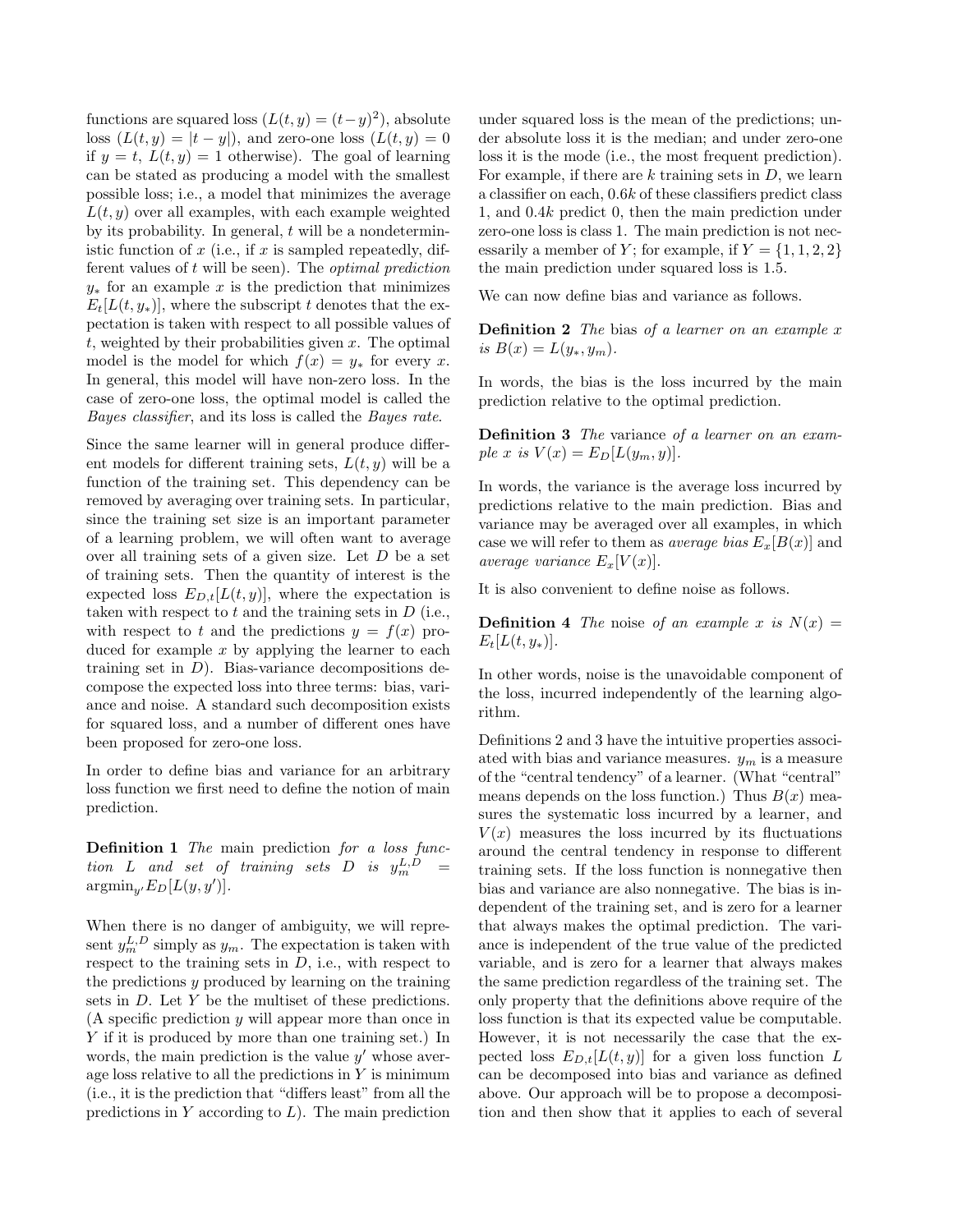different loss functions. Even when it does not apply, it may still be worthwhile to investigate how the expected loss can be expressed as a function of  $B(x)$  and  $V(x)$ .

Consider an example  $x$  for which the true prediction is  $t$ , and a learner that predicts  $y$  given a training set in  $D$ . Then, for certain loss functions  $L$ , the following decomposition of  $E_{D,t}[L(t,y)]$  holds:

$$
E_{D,t}[L(t,y)]
$$
  
= c<sub>1</sub>E<sub>t</sub>[L(t,y<sub>\*</sub>)] + L(y<sub>\*</sub>, y<sub>m</sub>) + c<sub>2</sub>E<sub>D</sub>[L(y<sub>m</sub>, y)]  
= c<sub>1</sub>N(x) + B(x) + c<sub>2</sub>V(x) (1)

 $c_1$  and  $c_2$  are multiplicative factors that will take on different values for different loss functions. It is easily seen that this decomposition reduces to the standard one for squared loss with  $c_1 = c_2 = 1$ , considering that for squared loss  $y_* = E_t[t]$  and  $y_m = E_D[y]$  (Geman et al., 1992):

$$
E_{D,t}[(t-y)^2] = E_t[(t-E_t[t])^2] + (E_t[t]-E_D[y])^2
$$
  
+
$$
+E_D[(E_D[y]-y)^2]
$$
 (2)

We now show that the same decomposition applies to a broad class of loss functions for two-class problems, including zero-one loss. (Below we extend this to multiclass problems for zero-one loss.) Let  $P_D(y = y_*)$  be the probability over training sets in  $D$  that the learner predicts the optimal class for x.

Theorem 1 In two-class problems, Equation 1 is valid for any real-valued loss function for which  $\forall y \ L(y, y) = 0 \ and \ \forall y_1 \neq y_2 \ L(y_1, y_2) \neq 0, \ with \ c_1 =$  $P_D(y = y_*) - \frac{L(y_*,y)}{L(y_*,y_*)}$  $\frac{L(y_*,y)}{L(y,y_*)}P_D(y \neq y_*)$  and  $c_2 = 1$  if  $y_m = y_*$ ,  $c_2 = -\frac{L(y_*, y_m)}{L(y_m, y_m)}$  $rac{L(y_*, y_m)}{L(y_m, y_*)}$  otherwise.

Proof. We begin by showing that

$$
L(t, y) = L(y_*, y) + c_0 L(t, y_*)
$$
\n(3)

with  $c_0 = 1$  if  $y = y_*$  and  $c_0 = -\frac{L(y_*, y)}{L(y_*, y_*)}$  $\frac{L(y_*,y)}{L(y,y_*)}$  otherwise. If  $y = y_*$  Equation 3 is trivially true with  $c_0 = 1$ . If  $t = y_*$ ,  $L(t, y) = L(y_*, y) - \frac{L(y_*, y)}{L(y_*, y)}$  $\frac{L(y_*,y)}{L(y,y_*)}L(t,y_*)$  is true because it reduces to  $L(t, y) = L(t, y) - 0$ . If  $t = y$ ,  $L(t, y) = L(y_*, y) - \frac{L(y_*, y)}{L(y_*, y_*)}$  $\frac{L(y_*,y)}{L(y,y_*)}L(t,y_*)$  is true because it reduces to  $L(t,t) = L(y_*, y) - L(y_*, y)$ , or  $0 = 0$ . But if  $y \neq y_*$  and we have a two-class problem, either  $t =$  $y_*$  or  $t = y$  must be true. Therefore if  $y \neq y_*$  it is always true that  $L(t, y) = L(y_*, y) - \frac{L(y_*, y)}{L(y_*, y)}$  $\frac{L(y_*,y)}{L(y,y_*)}L(t,y_*),$ completing the proof of Equation 3. We now show in a similar manner that

$$
L(y_*, y) = L(y_*, y_m) + c_2 L(y_m, y)
$$
 (4)

with  $c_2 = 1$  if  $y_m = y_*$  and  $c_2 = -\frac{L(y_*, y_m)}{L(y_m, y_m)}$  $\frac{L(y_*, y_m)}{L(y_m, y_*)}$  otherwise. If  $y_m = y_*$  Equation 4 is trivially true with  $c_2 = 1$ . If  $y = y_m$ ,  $L(y_*, y) = L(y_*, y_m) - \frac{L(y_*, y_m)}{L(y_m, y_m)}$  $\frac{L(y_*,y_m)}{L(y_m,y_*)}L(y_m,y)$ is true because it reduces to  $L(y_*, y_m) = L(y_*, y_m) -$ 0. If  $y = y_*$ ,  $L(y_*, y) = L(y_*, y_m) - \frac{L(y_*, y_m)}{L(y_m, y_m)}$  $\frac{L(y_*,y_m)}{L(y_m,y_*)}L(y_m,y)$ is true because it reduces to  $L(y_*, y_*) = L(y_*, y_m)$  –  $L(y_*, y_m)$ , or  $0 = 0$ . But if  $y_m \neq y_*$  and we have a twoclass problem, either  $y = y_m$  or  $y = y_*$  must be true. Therefore if  $y_m \neq y_*$  it is always true that  $L(y_*, y) =$  $L(y_*, y_m) - \frac{L(y_*, y_m)}{L(y_m, y_*)} L(y_m, y)$ , completing the proof of Equation 4. Using Equation 3, and considering that  $L(y_*, y)$  and  $c_0$  do not depend on t and  $L(t, y_*)$  does not depend on D,

$$
E_{D,t}[L(t,y)] = E_D[E_t[L(t,y)]]
$$
  
=  $E_D[L(y_*, y) + c_0 E_t[L(t, y_*)]]$   
=  $E_D[L(y_*, y)] + E_D[c_0]E_t[L(t, y_*)]$   
(5)

Substituting Equation 4 and considering that  $E_D[c_0] = P_D(y = y_*) - \frac{L(y_*, y)}{L(y, y_*)}$  $\frac{L(y_*,y)}{L(y,y_*)}P_D(y \neq y_*) = c_1$  results in Equation 1.  $\Box$ 

In particular, if the loss function is symmetric (i.e.,  $\forall_{y_1,y_2} L(y_1, y_2) = L(y_2, y_1)$ ,  $c_1$  and  $c_2$  reduce to  $c_1 =$  $2P_D(y = y_*) - 1$  and  $c_2 = 1$  if  $y_m = y_*$  (i.e., if  $B(x) = 0$ ,  $c_2 = -1$  otherwise (i.e., if  $B(x) = 1$ ). Specifically, this applies to zero-one loss, yielding a decomposition similar to that of Kong and Dietterich (1995). The main differences are that Kong and Dietterich ignored the noise component  $N(x)$  and defined variance simply as the difference between loss and bias, apparently unaware that the absolute value of that difference is the average loss incurred relative to the most frequent prediction. A side-effect of this is that Kong and Dietterich incorporate  $c_2$  into their definition of variance, which can therefore be negative. Kohavi and Wolpert (1996) and others have criticized this fact, since variance for squared loss must be positive. However, our decomposition shows that the subtractive effect of variance follows from a self-consistent definition of bias and variance for zero-one and squared loss, even if the variance itself remains positive. The fact that variance is additive in unbiased examples but subtractive in biased ones has significant consequences. If a learner is biased on an example, increasing variance decreases loss. This behavior is markedly different from that of squared loss, but is obtained with the same definitions of bias and variance, purely as a result of the different properties of zero-one loss. It helps explain how highly unstable learners like decision-tree and rule induction algorithms can produce excellent results in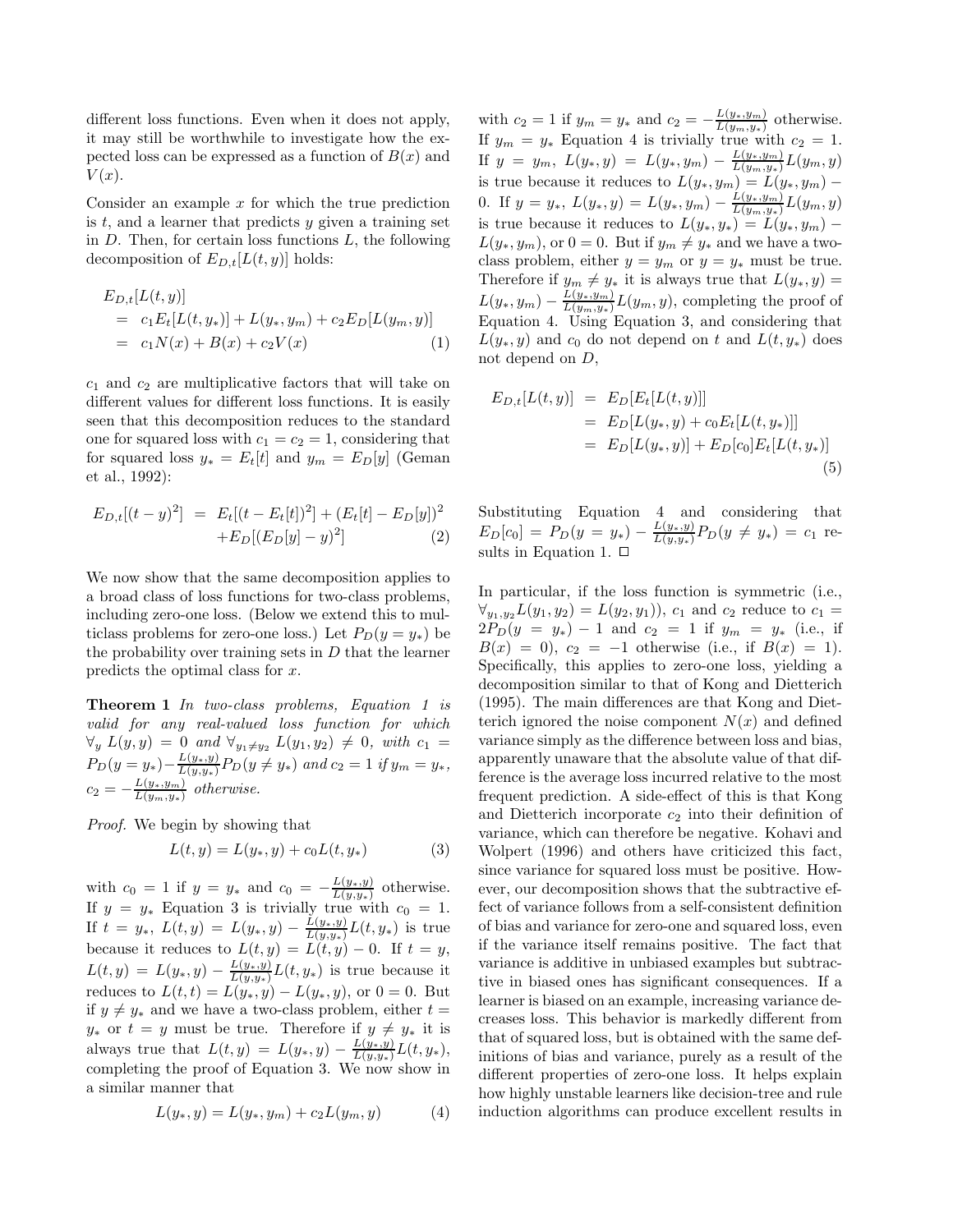practice, even given very limited quantities of data. In effect, when zero-one loss is the evaluation criterion, there is a much higher tolerance for variance than if the bias-variance decomposition was purely additive, because the increase in average loss caused by variance on unbiased examples is partly offset (or more than offset) by its decrease on biased ones. The average loss over all examples is the sum of noise, the average bias and what might be termed the net variance,  $E_x[c_2V(x)]$ :

$$
E_{D,t,x}[L(t,y)] = E_x[c_1N(x)] + E_x[B(x)] + E_x[c_2V(x)] \tag{6}
$$

by averaging Equation 1 over all test examples  $x$ , with  $c_2$  positive for unbiased examples and negative for biased ones.

The  $c_1$  factor (see Theorem 1) also points to a key difference between zero-one and squared loss. In squared loss, increasing noise always increases error. In zeroone loss, for training sets and test examples where  $y \neq y_*$ , increasing noise decreases error, and a high noise level can therefore in principle be beneficial to performance.

The general case of Theorem 1 is also important. In many practical applications of machine learning, loss is highly asymmetric; for example, classifying a cancerous patient as healthy is likely to be more costly than the reverse. In these cases, Theorem 1 essentially shows that the loss-reducing effect of variance on biased examples will be greater or smaller depending on how asymmetric the costs are, and on which direction they are greater in.

Equation 1 does not apply if  $L(y, y) \neq 0$ ; in this case the decomposition contains an additional term corresponding to the cost of the correct predictions. Whether it applies in the general multiclass case is an open problem. However, it applies to the general multiclass problem for zero-one loss, as described in the following theorem.

Theorem 2 Equation 1 is valid for zero-one loss in multiclass problems, with  $c_1 = P_D(y = y_*)$  –  $P_D(y \neq y_*) P_t(y = t | y_* \neq t)$  and  $c_2 = 1$  if  $y_m = y_*$ ,  $c_2 = -P_D(y = y_* | y \neq y_m)$  otherwise.

We omit the proof in the interests of space; see Domingos (2000). Theorem 2 means that in multiclass problems not all variance on biased examples contributes to reducing loss; of all training sets for which  $y \neq y_m$ , only some have  $y = y_*$ , and it is in these that loss is reduced.

# 3. Properties of the Unified Decomposition

One of the main concepts Breiman (1996a) used to explain why the bagging ensemble method reduces zeroone loss was that of an order-correct learner. A learner is order-correct on an example x iff  $\forall_{y\neq y*}$   $P_D(y)$  <  $P_D(y_*)$ . Breiman showed that bagging transforms an order-correct learner into a nearly optimal one. Ordercorrectness and bias are closely related: a learner is order-correct on an example x iff  $B(x) = 0$  under zero-one loss. (The proof of this is immediate from the definitions, considering that  $y_m$  for zero-one loss is the most frequent prediction.)

Schapire et al. (1997) proposed an explanation for why the boosting ensemble method works in terms of the notion of margin. For algorithms like bagging and boosting, which generate multiple hypotheses by applying the same learner to multiple training sets, their definition of margin can be stated as follows.

Definition 5 (Schapire et al., 1997) In two-class problems, the margin of a learner on an example x is  $M(x) = P_D(y = t) - P_D(y \neq t)$ .

A positive margin indicates a correct classification by the ensemble, and a negative one an error. Intuitively, a large margin corresponds to a high confidence in the prediction. D here is the set of training sets to which the learner is applied. For example, if 100 rounds of boosting are carried out,  $|D| = 100$ . Further, for algorithms like boosting where the different training sets (and corresponding predictions) have different weights that sum to 1,  $P_D(.)$  is computed according to these weights. Definitions 1–4 apply unchanged in this situation. In effect, we have generalized the notions of bias and variance to apply to any training set selection scheme, not simply the traditional one of "all possible training sets of a given size, with equal weights."

Schapire et al. (1997) showed that it is possible to bound an ensemble's generalization error (i.e., its zeroone loss on test examples) in terms of the distribution of margins on training examples and the VC dimension of the base learner. In particular, the smaller the probability of a low margin, the lower the bound on generalization error. The following theorem shows that the margin is closely related to bias and variance as defined above.

Theorem 3 The margin of a learner on an example x can be expressed in terms of its zero-one bias and variance as  $M(x) = \pm [2B(x) - 1][2V(x) - 1]$ , with positive sign if  $y_* = t$  and negative sign otherwise.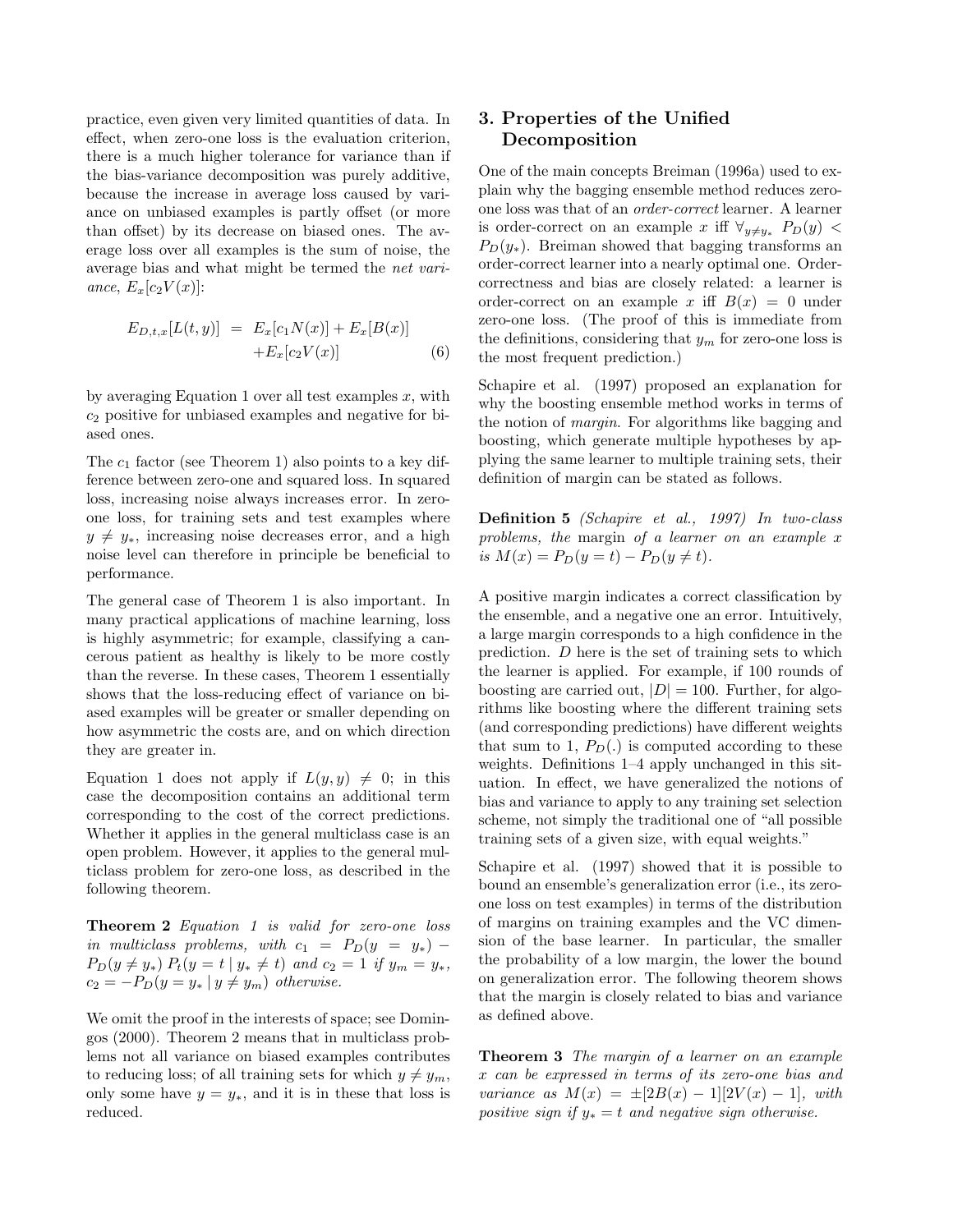*Proof.* When  $y_* = t$ ,  $M(x) = P_D(y = y_*)$  –  $P_D(y \neq y_*) = 2P_D(y = y_*) - 1.$  If  $B(x) = 0, y_m = y_*$ and  $M(x) = 2P_D(y = y_m) - 1 = 2[1 - V(x)] - 1 =$  $-[2V(x) - 1]$ . If  $B(x) = 1$  then  $M(x) = 2V(x) - 1$ . Therefore  $M(x) = [2B(x)-1][2V(x)-1]$ . The demonstration for  $y_* \neq t$  is similar, with  $M(x) = P_D(y \neq$  $y_*)$  –  $P_D(y = y_*)$ . □

Conversely, it is possible to express the bias and variance in terms of the margin:  $B(x) = \frac{1}{2} [1 \pm sign(M(x))],$  $V(x) = \frac{1}{2}[1 \pm |M(x)|],$  with positive sign if  $y_* \neq t$ and negative sign otherwise. The relationship between margins and bias/variance expressed in Theorem 3 implies that Schapire et al.'s theorems can be stated in terms of the bias and variance on training examples. Bias-variance decompositions relate a learner's loss on an example to its bias and variance on that example. However, to our knowledge this is the first time that generalization error is related to bias and variance on training examples.

Theorem 3 also sheds light on the polemic between Breiman (1996b, 1997) and Schapire et al. (1997) on how the success of ensemble methods like bagging and boosting is best explained. Breiman has argued for a bias-variance explanation, while Schapire et al. have argued for a margin-based explanation. Theorem 3 shows that these are two faces of the same coin, and helps to explain why the bias-variance explanation sometimes seems to fail when applied to boosting. Maximizing margins is a combination of reducing the number of biased examples, decreasing variance on unbiased examples, and increasing it on biased ones (for examples where  $y_* = t$ ; the reverse, otherwise). Without differentiating between these effects it is hard to understand how boosting affects bias and variance.

## 4. Experiments

We applied the bias-variance decomposition of zeroone loss proposed here in a series of experiments with classification algorithms. To our knowledge this is the most extensive such study to date, in terms of the number of data sets and number of algorithms/parameter settings studied. This section summarizes the results. We used the following 30 data sets from the UCI repository (Blake & Merz, 2000): annealing, audiology, breast cancer (Ljubljana), chess (king-rook vs. king-pawn), credit (Australian), diabetes, echocardiogram, glass, heart disease (Cleveland), hepatitis, horse colic, hypothyroid, iris, labor, LED, lenses, liver disorders, lung cancer, lymphography, mushroom, post-operative, primary tumor, promoters, solar flare, sonar, soybean (small), splice junctions, voting records, wine, and zoology.

As the noise level  $N(x)$  is very difficult to estimate, we followed previous authors (e.g., Kohavi & Wolpert (1996)) in assuming  $N(x) = 0$ . This is not too detrimental to the significance of the results because we are mainly interested in the variation of bias and variance with several factors, not their absolute values. We estimated bias, variance and zero-one loss by the following method. We randomly divided each dataset into training data (two thirds of the examples) and test data (one third). For each dataset, we generated 100 different training sets by the bootstrap method (Efron & Tibshirani, 1993): if the training data consists of  $n$ examples, we create a bootstrap replicate of it by taking n samples with replacement from it, with each example having a probability of  $1/n$  of being selected at each turn. As a result, some of the examples will appear more than once in the training set, and some not at all. The 100 training sets thus obtained were taken as a sample of the set  $D$ , with  $D$  being the set of all training sets of size  $n$ . A model was then learned on each training set. We used the predictions made by these models on the test examples to estimate average zero-one loss, average bias and net variance, as defined in Section 2. We also measured the total contribution to average variance from unbiased examples  $V_u =$  $\frac{1}{n} \left[\sum_{i=1}^n (1-B(x_i))V(x_i)\right]$  and the contribution from biased examples  $V_b = \frac{1}{n} \left[ \sum_{i=1}^{n} cB(x_i)V(x_i) \right]$ , where  $x_i$  is a test example, *n* is the number of test examples,  $c = 1$ for two-class problems, and  $c = P_D(y = y_*|y \neq y_m)$  for multiclass problems (see Theorem 2), estimated from the test set. The net variance is the difference of the two:  $V = V_u - V_b$ .

We carried out experiments with decision-tree induction, boosting, and k-nearest neighbor; their results are reported in turn. Space limitations preclude presentation of the complete results; see Domingos (2000). Here we summarize the main observations, and present representative examples.

#### 4.1 Decision-Tree Induction

We used the C4.5 decision tree learner, release 8 (Quinlan, 1993). We measured zero-one loss, bias and variance while varying C4.5's pruning parameter (the confidence level CF) from 0% (maximum pruning) to 100% (minimum) in 5% steps. The default setting is 25%. Surprisingly, we found that in most data sets CF has only a minor effect on bias and variance (and therefore loss). Only at the  $CF=0\%$  extreme, where the tree is pruned all the way to the root, is there a major impact, with very high bias and loss; but this disappears by CF=5%. These results suggest there may be room for improvement in C4.5's pruning method (cf. Oates & Jensen (1997)).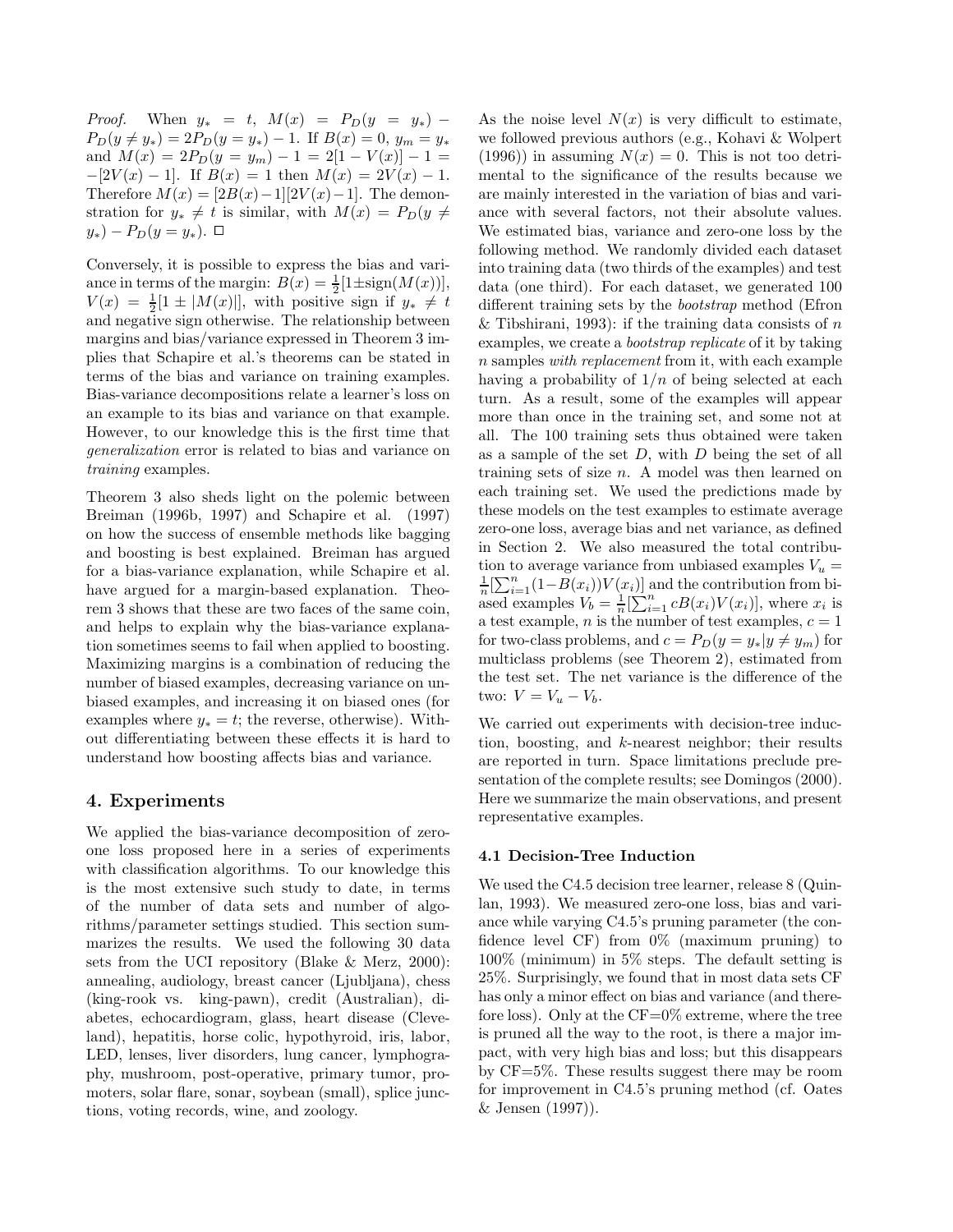In order to obtain a clearer picture of the bias-variance trade-off in decision tree induction, we replaced C4.5's native pruning scheme with a limit on the number of levels allowed in the tree. (When a maximum level of  $m$  is set, every path in the tree of length greater than m is pruned back to a length of m.) The dominant effect observed is the rapid decrease of bias in the first few levels, after which it typically stabilizes. In 9 of the 25 data sets where this occurs, bias in fact increases after this point (slightly in 6, markedly in 3). In 5 data sets bias increases with the number of levels overall; in 3 of these (echocardiogram, post-operative and sonar) it increases markedly. Variance increases with the number of levels in 26 data sets; in 17 of these the increase is generally even, and much slower than the initial decrease in bias. Less-regular patterns occur in the remaining 9 data sets.  $V_u$  and  $V_b$  tend to be initially similar, but  $V_b$  increases more slowly than  $V_u$ , or decreases. At any given level,  $V_b$  typically offsets a large fraction of  $V_u$ , making variance a smaller contributor to loss than would be the case if its effect was always positive. This leads to the hypothesis that higher-variance algorithms (or settings) may be better suited to classification (zero-one loss) than regression (squared loss). Perhaps not coincidentally, research in classification has tended to explore higher-variance algorithms than research in regression.

Representative examples of the patterns observed are shown in Figure 1, where the highest level shown is the highest produced by C4.5 when it runs without any limits. Overall, the expected pattern of a tradeoff in bias and variance leading to a minimum of loss at an intermediate level was observed in only 10 data sets; in 6 a decision stump was best, and in 14 an unlimited number of levels was best.

#### 4.2 Boosting

We also experimented with applying AdaBoost (Freund & Schapire, 1996) to C4.5. We allowed a maximum of 100 rounds of boosting. (In most data sets, loss and its components stabilized by the 20th round, and only this part is graphed.) Boosting decreases loss in 21 data sets and increases it in 3; it has no effect in the remainder. It decreases bias in 14 data sets and increases it in 7, while decreasing net variance in 18 data sets and increasing it in 7. The bulk of bias reduction typically occurs in the first few rounds. Variance reduction tends to be more gradual. On average (over all data sets) variance reduction is a much larger contributor to loss reduction than bias reduction (2.5% vs. 0.6%). Over all data sets, the variance reduction is significant at the 5% level according to sign and Wilcoxon tests, but bias reduction is not. Thus variance reduc-



Figure 1. Effect of varying the number of levels in C4.5 trees: glass (top) and primary tumor (bottom).

tion is clearly the dominant effect when boosting is applied to C4.5; this is consistent with the notion that C4.5 is a "strong" learner. Boosting tends to reduce both  $V_u$  and  $V_b$ , but it reduces  $V_u$  much more strongly than  $V_b$  (3.0% vs. 0.5%). The ideal behavior would be to reduce  $V_u$  and increase  $V_b$ ; it may be possible to design a variant of boosting that achieves this, and as a result further reduces loss. Examples of the boosting behaviors observed are shown in Figure 2.

### 4.3 K-Nearest Neighbor

We studied the bias and variance of the k-nearest neighbor algorithm (Cover & Hart, 1967) as a function of  $k$ , the number of neighbors used to predict a test example's class. We used Euclidean distance for numeric attributes and overlap for symbolic ones. k was varied from 1 to 21 in increments of 2; typically only small values of  $k$  are used, but this extended range allows a clearer observation of its effect. The pattern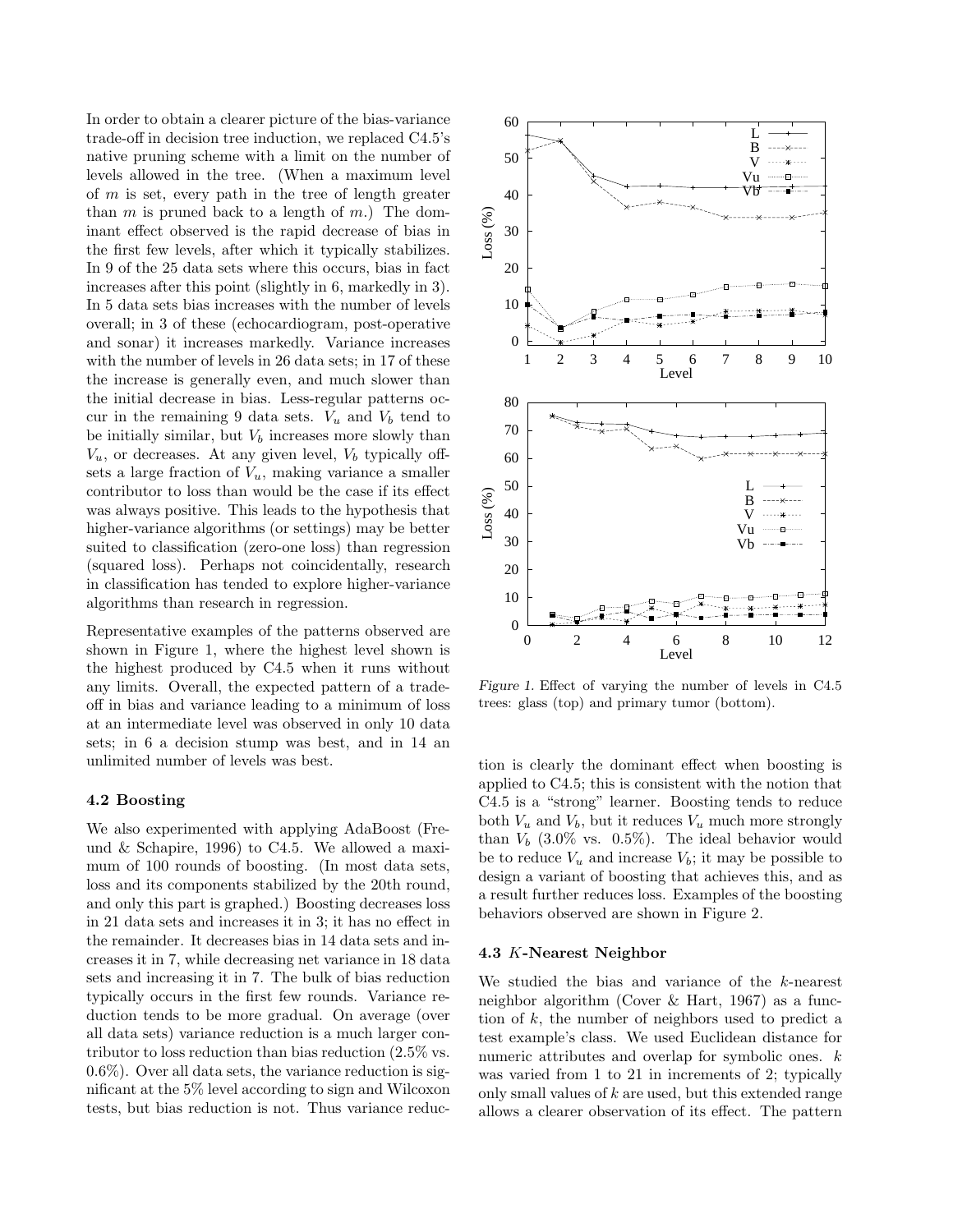

Figure 2. Effect of boosting on C4.5: audiology (top) and splice junctions (bottom).

of an increase in bias and a decrease in variance with k producing a minimal loss at an intermediate value of  $k$  is seldom observed; more often one of the two effects dominates throughout. In several cases bias and variance vary in the same direction with  $k$ . In 13 data sets, the lowest loss is obtained with  $k = 1$ , and in 11 with the maximum  $k$ . On average (over all data sets) bias increases markedly with  $k$  (by 4.9% from  $k = 1$  to k= 21), but variance decreases only slightly (0.8%), resulting in much increased loss. This contradicts Friedman's (1997) hypothesis (based on approximate analysis and artificial data) that very large values of k should be beneficial. This may be attributable to the fact that, as  $k$  increases, what Friedman calls the "boundary bias" changes from negative to positive for a majority of the examples, wiping out the benefits of low variance. Interestingly, increasing  $k$  in  $k$ -NN has the "ideal" effect of reducing  $V_u$  (by 0.5% on average) while increasing  $V_b$  (0.3%). Figure 3 shows examples of the different types of behavior observed.



Figure 3. Effect of varying  $k$  in  $k$ -nearest neighbor: audiology (top) and chess (bottom).

## 5. Future Work

The main limitation of the definitions of bias and variance proposed here is that many loss functions cannot be decomposed according to them and Equation 1 (e.g., absolute loss). Since it is unlikely that meaningful definitions exist for which a simple decomposition is always possible, a central direction for future work is determining general properties of loss functions that are necessary and/or sufficient for Equation 1 to apply. Even when it does not, it may be possible to usefully relate loss to bias and variance as defined here. (For example, in Domingos (2000) we show that, as long as the loss function is a metric, it can be bounded from above and below by linear functions of the bias, variance and noise.)

Another major direction for future work is applying the decomposition to a wider variety of learners, in order to gain insight about their behavior, both with respect to variations within a method and with respect